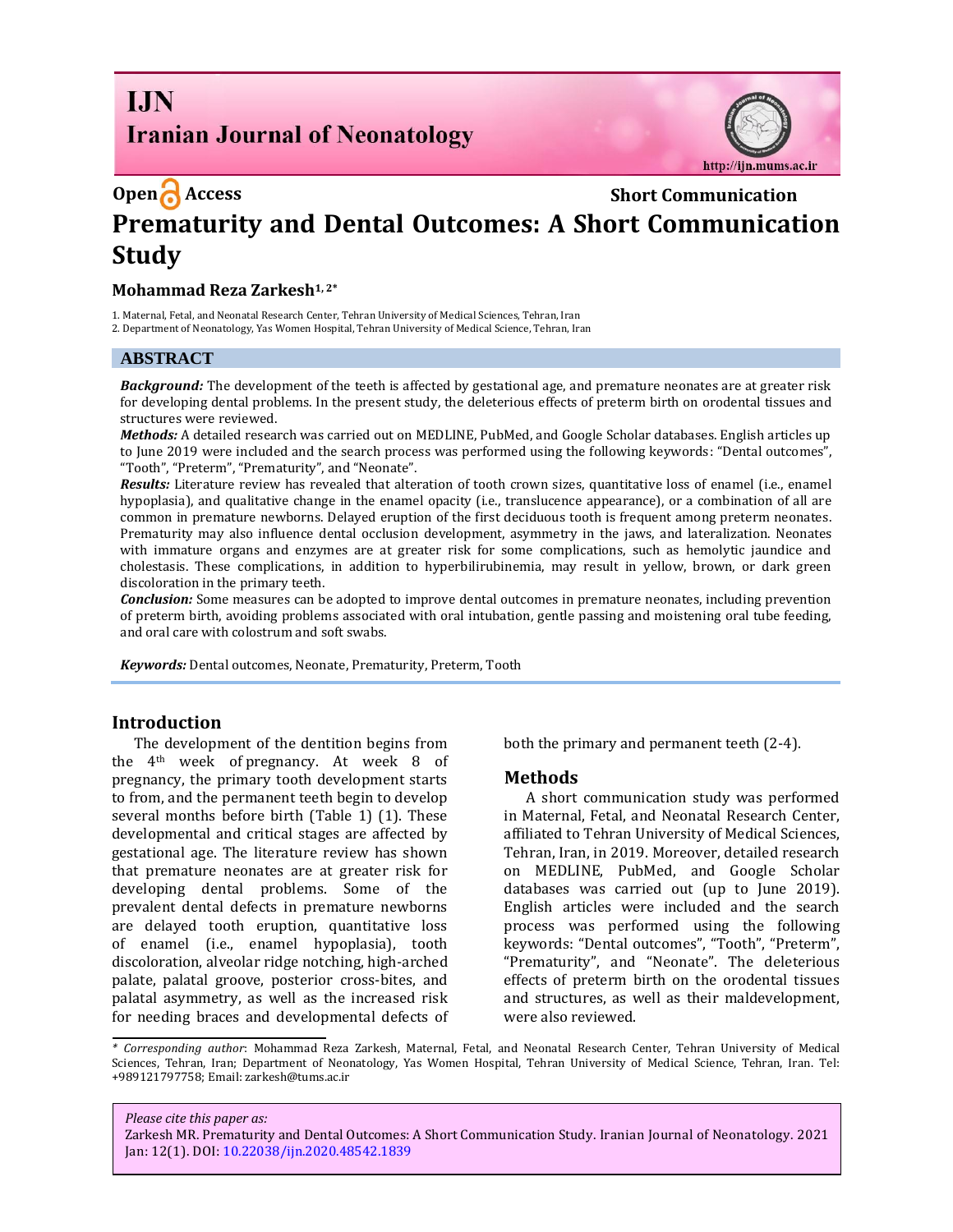| Tooth           | <b>Calcification Begins</b> |                     | Crown Completed         |                         | Eruption         |                  | Root Completed    |                   |
|-----------------|-----------------------------|---------------------|-------------------------|-------------------------|------------------|------------------|-------------------|-------------------|
|                 | Maxillary                   | Mandibular          | Maxillary               | Mandibular              | Maxillary        | Mandibular       | Maxillary         | Mandibular        |
| Central         | 14 wk in<br>utero           | 14 wk in<br>utero   | $1 - \text{mo}$         | $2^{\frac{1}{2}}$<br>mo | 10 <sub>mo</sub> | 8 mo             | $1 - yr$          | $1\frac{1}{2}$ yr |
| Lateral         | 16 wk in<br>utero           | $16$ wk in<br>utero | $2^{\frac{1}{2}}$<br>mo | 3 mo                    | $11 \text{ mo}$  | $13 \text{ mo}$  | 2 yr              | $1\frac{1}{2}$ yr |
| Canine          | 17 wk in<br>utero           | 17 wk in<br>utero   | 9 <sub>mo</sub>         | 9 <sub>mo</sub>         | 19 <sub>mo</sub> | 20 <sub>mo</sub> | $3\frac{1}{2}$ yr | $3\frac{1}{2}$ yr |
| First molar     | 15 wk in<br>utero           | 15 wk in<br>utero   | 6 mo                    | $5\frac{1}{2}$ mo       | $16 \text{ mo}$  | $16 \text{ mo}$  | $2\frac{1}{2}$ yr | $2\frac{1}{4}$ yr |
| Second<br>molar | 19 wk in<br>utero           | 18 wk in<br>utero   | 11 <sub>mo</sub>        | 10 <sub>mo</sub>        | 29 <sub>mo</sub> | 27 <sub>mo</sub> | $3 \text{ yr}$    | 3 yr              |

**Table 1.** Chronology of primary and permanent teeth development by Uzuner et al. (1) Chronology of Tooth Development, primary Dentition

Chronology of Tooth Development, Permanent Dentition

| Tooth              | <b>Calcification Begins</b> |                 | Crown Completed   |                   | Eruption           |                    | Root Completed     |                    |
|--------------------|-----------------------------|-----------------|-------------------|-------------------|--------------------|--------------------|--------------------|--------------------|
|                    | Maxillary                   | Mandibular      | Maxillary         | Mandibular        | Maxillary          | Mandibular         | Maxillary          | Mandibular         |
| Central            | 3 <sub>mo</sub>             | 3 mo            | $4\frac{1}{7}$ yr | $3\frac{1}{7}$ yr | $7\frac{1}{4}$ yr  | $6\frac{1}{4}$ yr  | $10\frac{1}{2}$ yr | $9\frac{1}{7}$ yr  |
| Lateral            | $11 \text{ mo}$             | $3 \text{ mo}$  | $5\frac{1}{2}$ yr | 4 yr              | $8\frac{1}{4}$ yr  | $7\frac{1}{4}$ yr  | 11 <sub>yr</sub>   | $10 \text{ yr}$    |
| Canine             | 4 mo                        | 4 mo            | 6 yr              | $5\frac{2}{4}$ yr | $11\frac{1}{2}$ yr | $10\frac{1}{2}$ yr | $13\frac{1}{7}$ yr | $12\frac{3}{4}$ yr |
| First premolar     | $20 \text{ mo}$             | $22 \text{ mo}$ | 7 yr              | $6\frac{3}{4}$ yr | $10\frac{1}{4}$ yr | $10\frac{1}{2}$ yr | $13\frac{1}{7}$ yr | $13\frac{1}{7}$ yr |
| Second<br>premolar | $27 \text{ mo}$             | $28 \text{ mo}$ | $7\frac{3}{4}$ yr | $7\frac{1}{7}$ yr | $11 \text{ yr}$    | $11\frac{1}{4}$ yr | $14\frac{1}{2}$ yr | 15 <sub>yr</sub>   |
| First molar        | 32 wk in<br>utero           | 32 wk in utero  | $4\frac{1}{4}$ yr | $3\frac{2}{4}$ yr | $6\frac{1}{4}$ yr  | 6 yr               | $10\frac{1}{2}$ yr | $10\frac{1}{2}$ yr |
| Second molar       | 27 mo                       | $27 \text{ mo}$ | $7\frac{2}{4}$ yr | $7\frac{1}{7}$ yr | $12\frac{1}{2}$ yr | 12 <sub>yr</sub>   | $15\frac{3}{4}$ yr | 16 <sub>yr</sub>   |
| Third molar        | 8 yr                        | $9 \text{ yr}$  | 14 <sub>vr</sub>  | 14 <sub>vr</sub>  | 20 <sub>vr</sub>   | 20 <sub>vr</sub>   | $22 \text{ yr}$    | $22 \,\mathrm{yr}$ |

# **Results**

The deleterious effects of preterm birth on orodental tissues and structures, as well as their maldevelopment, are reviewed as follow

#### *Crown size*

There is a large body of evidence showing that genetic, environmental, maternal, and neonatal factors may affect the tooth crown dimensions. The examination of the relationship between preterm birth and crown dimensions revealed that both increase and decrease were observed in tooth crown dimensions in premature neonates. Accordingly, boys had larger teeth crown size, compared to that in girls. It was also found out tooth crown dimensions were larger in premature black girls than in their white counterparts. Maternal complications, such as hypothyroidism, diabetes, hypertension, and smoking, which can impact the size of the fetus and the duration of pregnancy, may influence the dimensions of the tooth crowns. In this respect, smaller teeth are observed in neonates with small size at birth, small for gestational age (5-8).

#### *Enamel*

The tooth enamel, in contrast to other bones, is the only hard tissue that is not remodeled. Therefore, any changes in its developmental stage can cause permanent dental defects. Previous studies have shown that quantitative loss of enamel (i.e., enamel hypoplasia), qualitative change in the enamel opacity (i.e., translucence appearance), or a combination of both in the primary dentition are prevalent among premature newborns. Moreover, the enamel defect is strongly associated with low birth weight. Although birth weight can be considered as a significant risk factor, it seems neonatal complications (e.g., sepsis, respiratory distress syndrome, asphyxia, metabolic disorders, and hyperbilirubinemia), various necessary therapies (e.g., antibiotic consumption, parenteral nutrition, supplement prescriptions, and ventilatory assistance) would be the other risk factors for such complications among premature neonates (9-11).

#### *The tooth eruption*

Delayed tooth eruption has a significant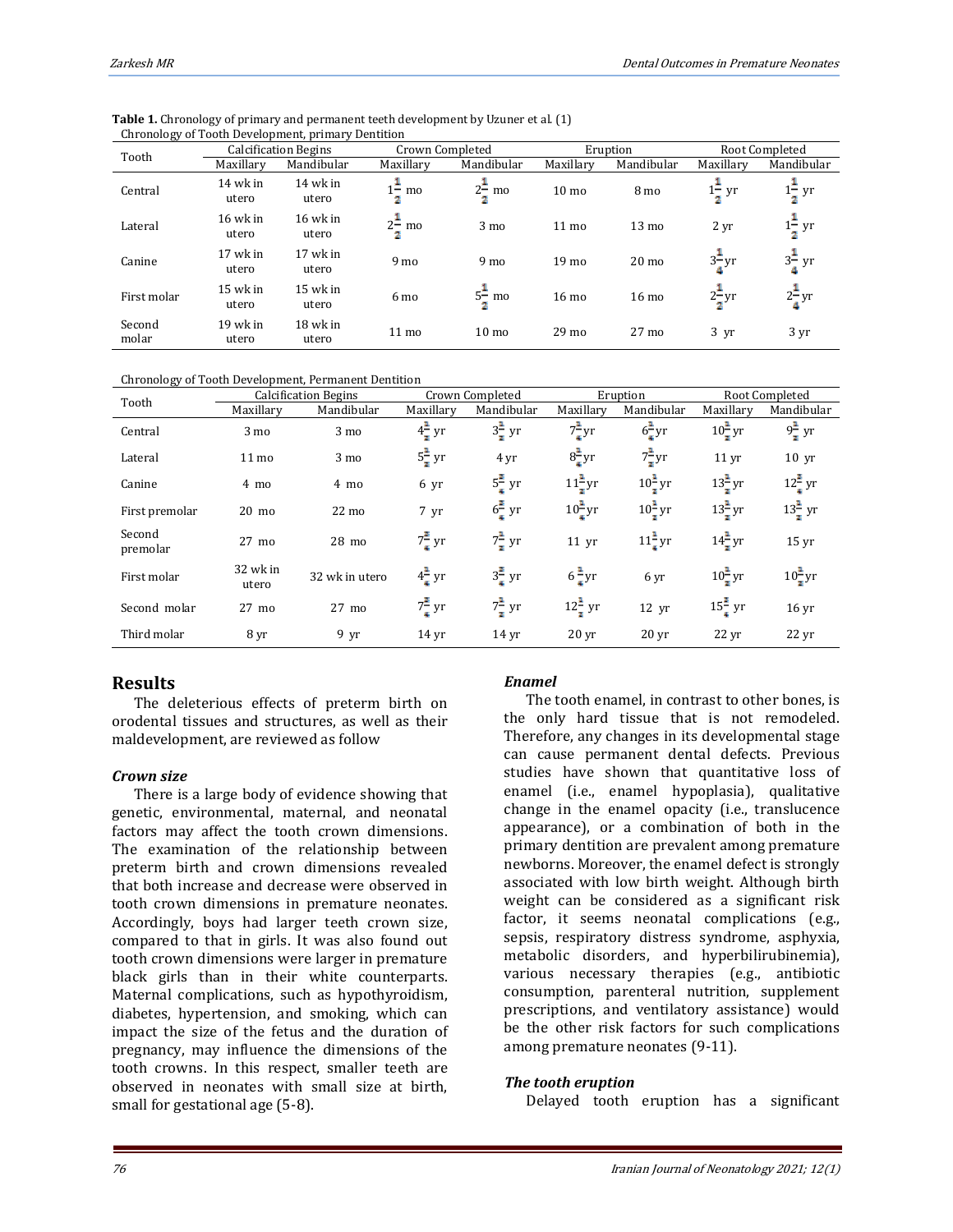relationship with low birth weight, gestational age, postnatal nutrition, neonatal disease severity, as well as the degree of prematurity. Delay in the first deciduous tooth eruption is frequent among preterm neonates with a birth weight of < 1000- 1500 g or gestational age of < 30 weeks. The tooth eruption is also influenced by different maternal and neonatal hormonal complications, weight gains after birth, and nutritional and vitamin deficiencies. In this regard, the secretion of growth hormone, thyroid hormone, parathyroid hormone, and consumption of certain vitamins are necessary for normal tooth eruption (12, 13).

### *Occlusal relationships and asymmetry*

In addition to genetics and environmental factors, prematurity may also influence occlusal development, asymmetry in the jaws, and lateralization. Prematurity and its consequent adaptation to extra-uterine nutrition cause early masticatory muscle activity and early catch-up growth. Moreover, postnatal molding of the head shape, neonatal support procedures, such as tracheal intubation, and other medical cares are also among the important risk factors for the alteration of the palatal configuration, palatal grooves, and deeper palates (14, 15).

#### *Teeth discoloration in hyperbilirubinemia*

Premature neonates with immature organs and enzymes are at greater risk for some complications, such as viral infection, sepsis, hemolytic jaundice, and cholestasis, leading to hyperbilirubinemia. Hyperbilirubinemia causes bilirubin deposition in all body tissues. Although this condition disappears from the soft tissues after a while, it remains in such hard and compact tissues as the teeth (16). Former studies have confirmed the effects of prolonged hyperbilirubinemia on intrinsic pigmentation (i.e., yellow, brown, or dark green discoloration) in the primary teeth. High levels of bilirubin can deposit in mineralized tissues leading to teeth pigmentation and staining (17-19).

## **Discussion and Conclusion**

In the present study, some effects of birth prematurity on developing dental problems were determined. Since the crown size and tooth color, symmetry, and eruption are affected by preterm birth, the following suggestions are provided to improve dental outcome in such cases:

- All efforts should be devoted to prevent preterm birth.
- Problems associated with oral intubation should be decreased by using soft and flexible tracheal

tubes as well as gentle suctioning.

- Nutritional support should be performed through a gentle passage of oral feeding tubes.
- Tube moistening before passing would be beneficial.
- Oral care should be routinely performed with colostrum and soft swabs.
- Neonates with a history of preterm birth, like other newborns, are prone to teeth staining due to insoluble ferric components in iron supplements. Therefore, diluting iron supplements with water and other liquids or dripping it on the posterior parts of the oral cavity can keep the tooth from iron-related discoloration (20).

# **Acknowledgments**

This study has been supported by Tehran University of medical sciences (TUMS). I appreciate their support.

# **Conflicts of interest**

The author declares that there is no conflict of interest.

# **References**

- 1. Uzuner FD, Kaygısız E, Darendeliler N. Defining dental age for chronological age Determination. Post mortem examination and autopsy-current issues from death to laboratory analysis. London: IntechOpen; 2017.
- 2. Bodh M, Jain M, Dutta S, Namdev R, Kumar A. Preterm birth complications on oro-dental structures: an updated review. J Oral Health Comm Dent. 2015; 9(2):85-9.
- 3. Hohoff A, Rabe H, Ehmer U, Harms E. Palatal development of preterm and low birthweight infants compared to term infants -- What do we know? Part 3: discussion and conclusion. Head Face Med. 20051; 1:10.
- 4. Eastman DL. Dental outcomes of preterm infants. Newborn Infant Nurs Revi. 2003; 3(3):93-8.
- 5. Harila-Kaera V, Heikkinen T, Alvesalo L, Osborne RH. Permanent tooth crown dimensions in prematurely born children. Early Hum Dev. 2001; 62(2):131-47.
- 6. Harila V, Heikkinen T, Alvesalo L. Deciduous tooth crown size in prematurely born children. Early Hum Dev. 2003; 75(1-2):9-20.
- 7. O'Neill J. More evidence required to establish link between premature birth and altered oral development. Evid Based Dent. 2005; 6(2):41-2.
- 8. Ebrahim E, Paulsson L. The impact of premature birth on the permanent tooth size of incisors and first molars. Eur J Orthod. 2017; 39(6):622-7.
- 9. Cruvinel VR, Gravina DB, Azevedo TD, Rezende CS, Bezerra AC, Toledo OA. Prevalence of enamel defects and associated risk factors in both dentitions